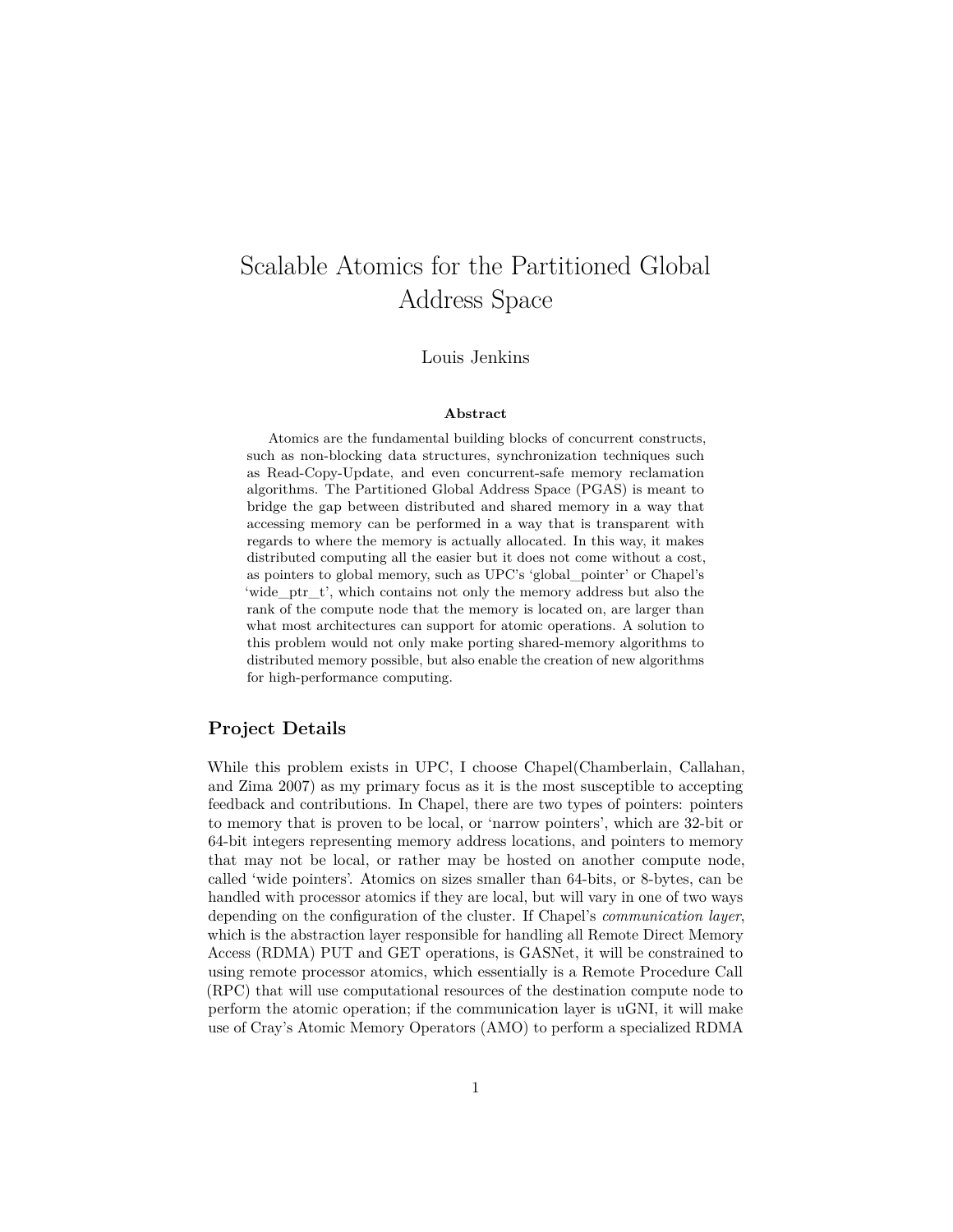that is handled directly by the Gemini/Aries Network Interface Controller (NIC). The difference between remote processor atomics and network atomics can be shown below as at least an order of magnitude difference at 32 compute nodes on a Cray XC40 dual-socket Broadwell compute nodes, 22 cores per socket.



Figure 1: Atomic operations to random indices in block distributed array.

In the case of wide pointers, which are 'widened' to contain not only the memory address but the rank of the compute node the memory is hosted on, are generally considered to be 128-bits wide, twice the size of the native word on all but the most esoteric machines. Unfortunately, even Cray's NIC does not support 128-bit operations, and so the obvious way would be to use RPC and perform an CMPXCHG16B instruction, which is available on modern Intel and AMD processors, such as the (Intel) Broadwell compute nodes. While this may work, as shown in Figure 1, remote-execution is not a scalable solution and will easily lead to a bottleneck in any application. A prototype that I have designed and implemented over a year ago("GlobalAtomicObject: chapel-lang/chapel issue #6663" [2017\)](#page-3-1) that makes use of 64-bit integer descriptors that are indices into a cyclic-distributed array has defeated the naive approach, even under intense time constraints. Also compared was an optimization that is safe for up to  $2^{\degree}16$  - 1 compute nodes, which makes use of pointer compression, which takes advantage of the fact that only the lowest 48 bits of the virtual address space is ever used, leaving the upper 16 bits safe to modify, which directly compresses the size of pointers down to 64-bits. The comparison can be seen in Figure 2.

There have been multiple improvements to the prototype since then, such as making the descriptor table concurrent-safe to access while being resized via a Read-Copy-Update strategy(Jenkins [2018\)](#page-3-2). This is only the beginning, as there are bound to be many other problems that can be solved on the way.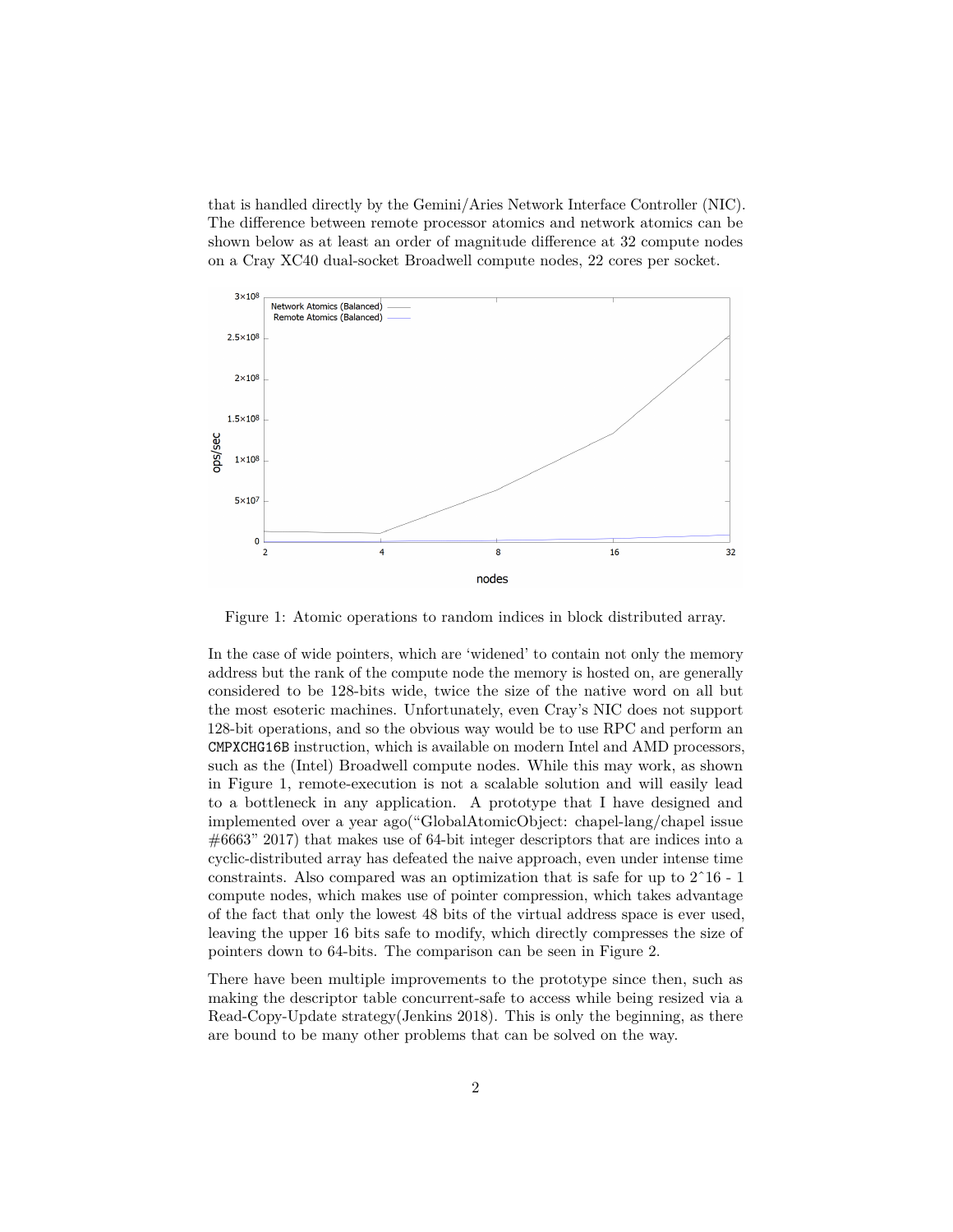

Figure 2: Atomic write operations using XCHG128B vs Prototype vs Compression

## **Broader Impact**

Atomics are fundamental building blocks, and as such having access to these are necessary for the creation of some innovative new ideas. Having scalable atomics, whether they are narrow or wide, can lead to the production of more complex abstractions that make high-performance computing easier. As Information Technology is pushing more and more towards multi- and many-core, and soon many-node distributed computing, the problem of scalable atomics will eventually arise.

### **Resources**

While I currently have access to a Cray XC50 supercomputer, provided by Cray's Marketing Partner Network (MPN), having exclusive access to a Cray XC machine to prevent congestion would be desirable, but continued access to Cray's MPN would be the bare-minimum. Cray XC30-AC machines are being sold for \$500,000 to \$3,000,000 which would suffice for independent research. Also required is funding of the independent research itself, which covers cost-of-living for Rochester, NY and an estimated \$10,000 for attending conferences. Total estimated to be a lumpsum of \$3,000,000 for the Cray XC30-AC and \$75,000 per fiscal year.